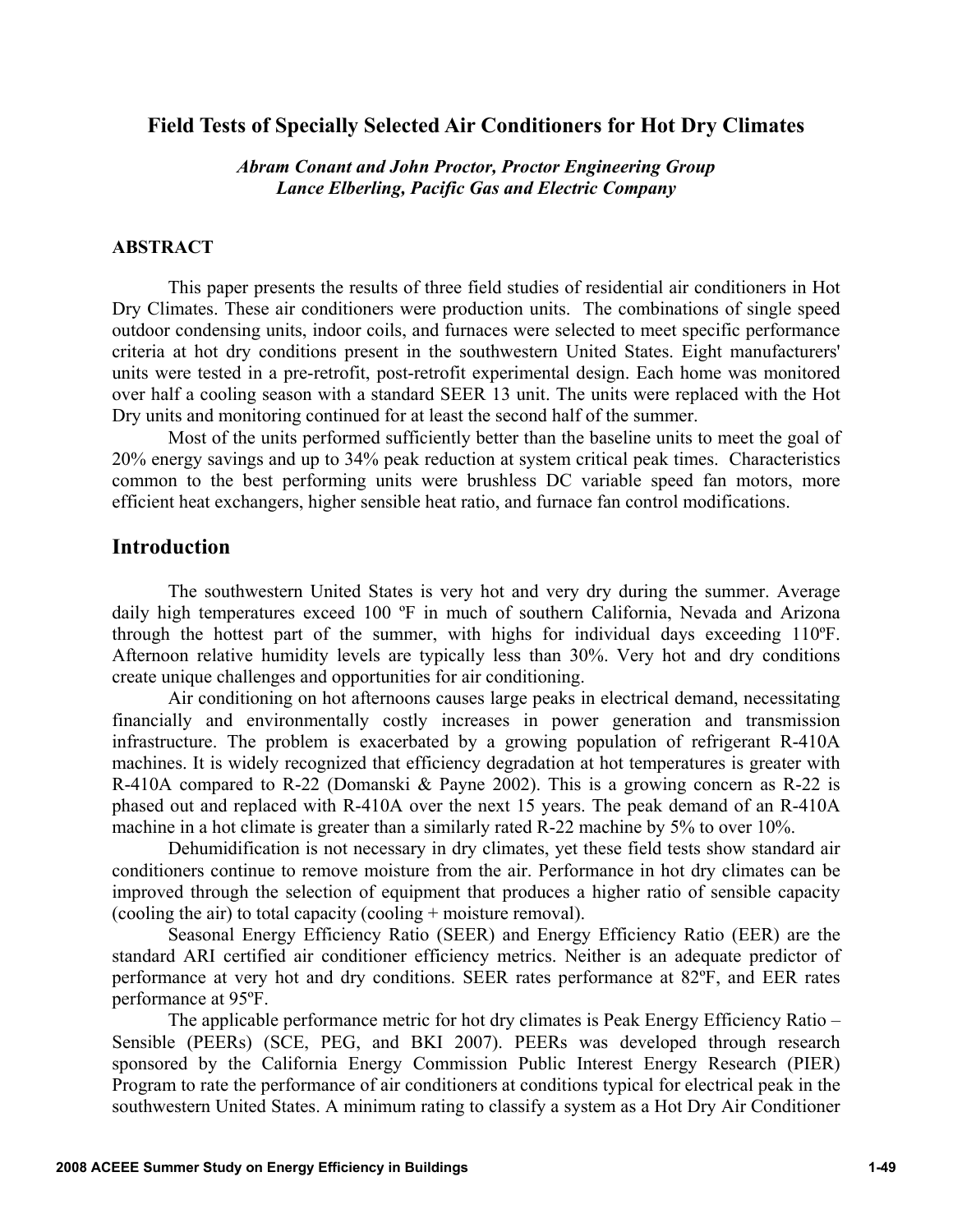(HDAC) was specified (Table 1). Some manufacturers publish extended performance data, and for these units estimated performance at the PEERs conditions can be calculated. Extended performance data is not certified like SEER and EER.

| Condition #1 | 115°F outdoor, 80°F indoor with 38.6% RH (63 WB)                                                                               |
|--------------|--------------------------------------------------------------------------------------------------------------------------------|
|              | Gross <sup>1</sup> Sensible Capacity (Sensible BTU/h) $75\%$ or greater than the gross total capacity at ARI test A (95/80/67) |
| Net' PEERs   | at least 8 BTU/Watt*hr                                                                                                         |
| Condition #2 |                                                                                                                                |
|              | 115°F outdoor, 80°F indoor with 51.1% RH (67 WB)                                                                               |
|              | Gross Sensible Capacity (Sensible BTU/h) 65% or greater than the gross total capacity at ARI test A (95/80/67)                 |

**Table 1. PIER Hot Dry Air Conditioner Draft Specification** 

Two proof of concept HDAC units were constructed and laboratory tested to demonstrate performance potential. One unit was a 3-ton split system and the other was a 5-ton rooftop package unit. The PIER split and packaged prototypes demonstrated 8.22 and 8.60 Net PEERs, respectively, at Condition #1 and 6.91 and 7.08 Net PEERs at Condition #2 (SCE, PEG, and BKI 2007).

Pacific Gas & Electric (PG&E), Southern California Edison (SCE), and Nevada Power (NP) funded side-by-side comparisons of HDAC units to standard SEER 13 units in the field. The field tests were conducted in 2006 and 2007 at eight sites in California and Nevada.

# **Methods**

The field test consisted of site and AC selection, installation and replacement, performance monitoring, and data analysis. Standard (baseline) SEER 13 air conditioners were first monitored and then replaced with HDACs during summer 2006 at all except the Fresno site. In 2007, a HDAC unit selected to demonstrate field performance of a microchannel condenser coil was installed in Fresno. The Fresno site was monitored, and monitoring was continued at the Madera and Yuba sites through summer 2007. Site and air conditioner characteristics are tabulated in tables 2, 3 and 4.

| l adie 2. Site Chafacteristics |        |       |       |                                |        |                         |             |              |  |  |
|--------------------------------|--------|-------|-------|--------------------------------|--------|-------------------------|-------------|--------------|--|--|
| <b>Site</b>                    | Madera | Yuba  |       | Fresno   Bakersfield   Concord |        | Furnace<br><b>Creek</b> | Victorville | Las<br>Vegas |  |  |
| House Size (square feet)       | 1650   | 1600  | 1700  | 1200                           | 1400   | 1230                    | 1600        | 1225         |  |  |
| Year Built                     | 2002   | 1991  | 1992  | 1941                           | 1970s  | NA                      | 2004        | NA           |  |  |
| Air Handler Location           | Attic  | Attic | Attic | Closet                         | Closet | Rooftop<br>Package      | Attic       | Attic        |  |  |
| Sponsor                        | PG&E   | PG&E  | PG&E  | PG&E                           | PG&E   | <b>SCE</b>              | <b>SCE</b>  | NP           |  |  |

**Site and Air Conditioner Characteristics** 

**Table 2. Site Characteristics** 

All of the sites except Furnace Creek were occupied homes served by a single air conditioner. The Furnace Creek site was a non-residential modular structure that was also served

<sup>&</sup>lt;sup>1</sup> Net capacity and efficiency include the effect of the indoor fan energy while gross capacity and efficiency does not include the energy of the indoor fan.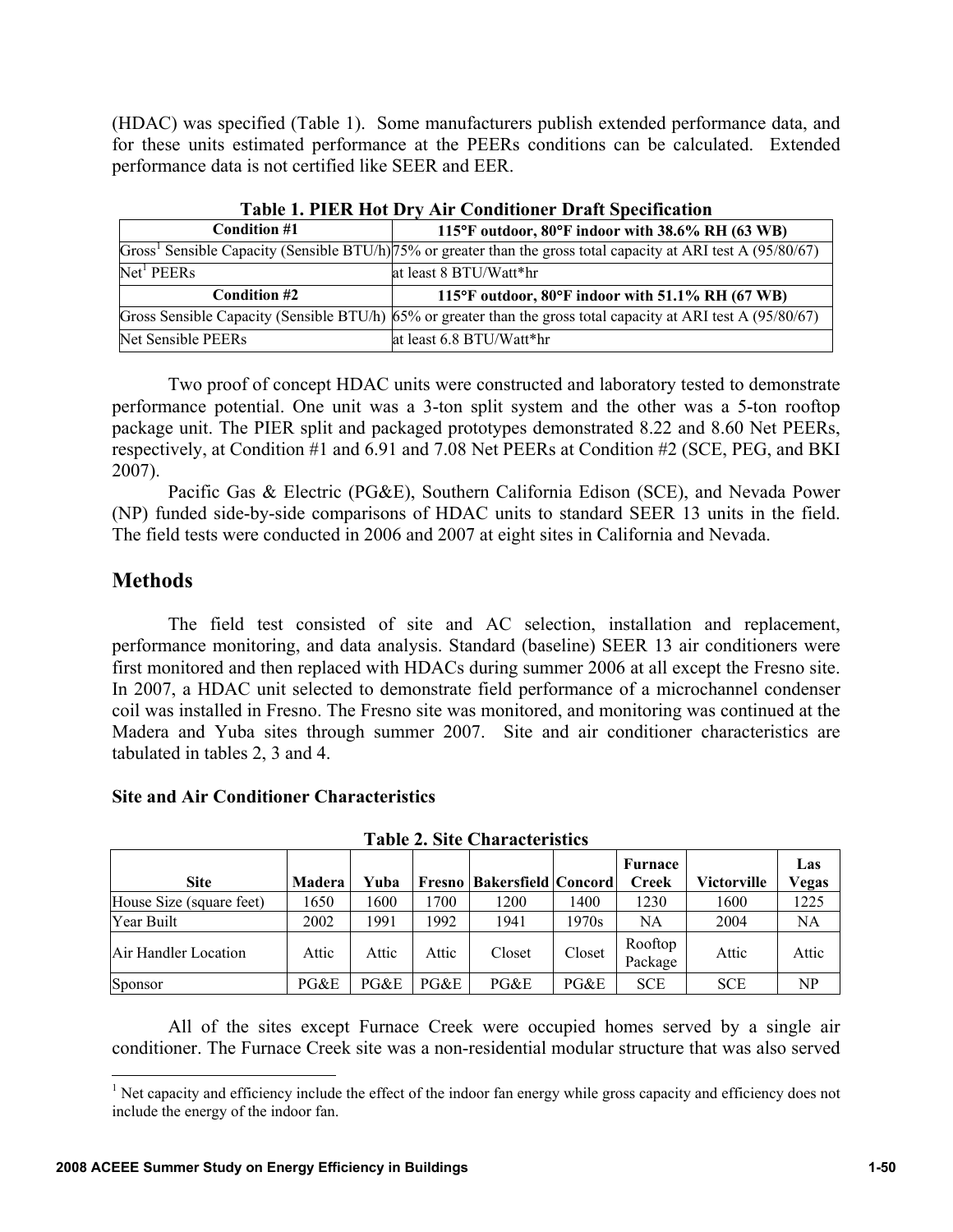by four small window air conditioners. Furnace Creek is in Death Valley and was chosen for the severity of conditions.

| <b>Site</b>                                 | <b>Madera</b> | Yuba       | Fresno | <b>Bakersfield Concord</b> |            | <b>Furnace</b><br><b>Creek</b> | <b>Victorville</b> | Las<br><b>Vegas</b> |
|---------------------------------------------|---------------|------------|--------|----------------------------|------------|--------------------------------|--------------------|---------------------|
| <b>Rated SEER</b>                           | 13            | 13         |        | 13                         | 13         | 13                             | 11.3 to $12.3^3$   | 13 <sup>4</sup>     |
| <b>Rated Sensible EER</b>                   | 7.5           | 8.3        |        | 8.3                        | 8          | 8.2                            | <b>NA</b>          | <b>NA</b>           |
| <b>Rated EER</b>                            | 10.8          | 11.6       |        | 11.2                       | 11.2       | 10.9                           | 10 to 10.8         | 11                  |
| Sensible Heat Ratio <sup>5</sup>            | 0.7           | 0.72       |        | 0.74                       | 0.71       | 0.75                           | NA.                | NA.                 |
| Rated Capacity (BTU/h)                      | 47000         | 35000      |        | 34000                      | 34000      | 54400                          | 55000              | 35000               |
| Nominal Size (tons)                         | 4             | 3          |        | 3                          | 3          | 5                              | 5                  | 3                   |
| Nominal Evaporator Coil<br>Capacity (BTU/h) | 48000         | 36000      |        | 42000                      | 48000      | 60000                          | NA.                | 48000               |
| Refrigerant                                 | $R-22$        | $R-22$     |        | $R-22$                     | $R-22$     | $R-22$                         | $R-22$             | $R-22$              |
| Metering Device                             | Piston        | Piston     |        | <b>TXV</b>                 | <b>TXV</b> | NA.                            | NA.                | NA.                 |
| Fan Motor Hp                                | 1/2           | 1/4        |        | 1/2                        | 1/2        | 3/4                            | NA.                | 1/3                 |
| Fan Motor Type                              | <b>PSC</b>    | <b>PSC</b> |        | <b>ECM</b>                 | <b>ECM</b> | <b>PSC</b>                     | <b>PSC</b>         | <b>PSC</b>          |

**Table 3. Standard Air Conditioner Specifications2**

The standard ACs were SEER 13 R-22 units either already in place or selected by the contractor and installed for this test. Since sensible heat ratio is the fraction of the capacity that reduces indoor temperature, it is evident that the standard units waste almost a third of their capacity removing water rather than reducing the temperature. Designs capable of sensible heat ratios of 0.80 or higher are possible and the installed HDACs at several sites approached this ratio.

| <b>Site</b>                                 | Madera     | Yuba       | Fresno     | <b>Bakersfield Concord Furnace</b> |            |              | <b>Victorville</b> | Las          |
|---------------------------------------------|------------|------------|------------|------------------------------------|------------|--------------|--------------------|--------------|
|                                             |            |            |            |                                    |            | <b>Creek</b> |                    | <b>Vegas</b> |
| <b>Rated SEER</b>                           | 14         | 14.2       | NA         | 13.25                              | 13.5       | 14           | 13 to $13.7^3$     | 15           |
| <b>Rated Sensible EER</b>                   | 9.4        | 9.2        | 9.2        | 8.5                                | 8.8        | 8.25         | NA.                | <b>NA</b>    |
| <b>Rated EER</b>                            | 12.3       | 11.7       | 12.6       | 11.2                               | 11.3       | 11.7         | 10.7 to 11.2       | 12.5         |
| Sensible Heat Ratio                         | 0.77       | 0.79       | 0.73       | 0.76                               | 0.78       | 0.73         | <b>NA</b>          | NA           |
| Rated Capacity (BTU/h)                      | 50730      | 35200      | 35025      | 36400                              | 44100      | 59000        | 52000 to<br>56000  | 35600        |
| Nominal Size (tons)                         | 4          | 3          | 3          | 3                                  | 3.5        | 5            | 5                  | 3            |
| Nominal Evaporator Coil<br>Capacity (BTU/h) | 60000      | 42000      | 36000      | 48000                              | 60000      | 60000        | <b>NA</b>          | 48000        |
| Refrigerant                                 | $R-410A$   | $R-410A$   | $R-22$     | $R-410A$                           | $R-410A$   | $R-410A$     | $R-410A$           | $R-410A$     |
| Metering Device                             | <b>TXV</b> | <b>TXV</b> | <b>TXV</b> | <b>TXV</b>                         | <b>TXV</b> | <b>TXV</b>   | <b>NA</b>          | <b>TXV</b>   |
| Fan Motor Hp                                | 1/2        | 1/2        | 1/2        | 3/4                                | 1/2        | 3/4          | <b>NA</b>          | 3/4          |
| Fan Motor Type                              | <b>ECM</b> | <b>ECM</b> | <b>PSC</b> | <b>ECM</b>                         | <b>ECM</b> | <b>ECM</b>   | <b>ECM</b>         | <b>ECM</b>   |

**Table 4. Hot Dry Air Conditioner Specifications2**

<sup>&</sup>lt;sup>2</sup> With ARI furnace default assumptions and at standard  $95/80/67$  conditions  $3\text{ }$  Coil make and model for the Vieteruille site are unknown.

<sup>&</sup>lt;sup>3</sup> Coil make and model for the Victorville site are unknown.

<sup>4</sup> Estimated. Coil and outdoor unit combination are not ARI listed.

<sup>&</sup>lt;sup>5</sup> Sensible Heat Ratio is the ratio of sensible capacity to total (sensible  $+$  latent) capacity.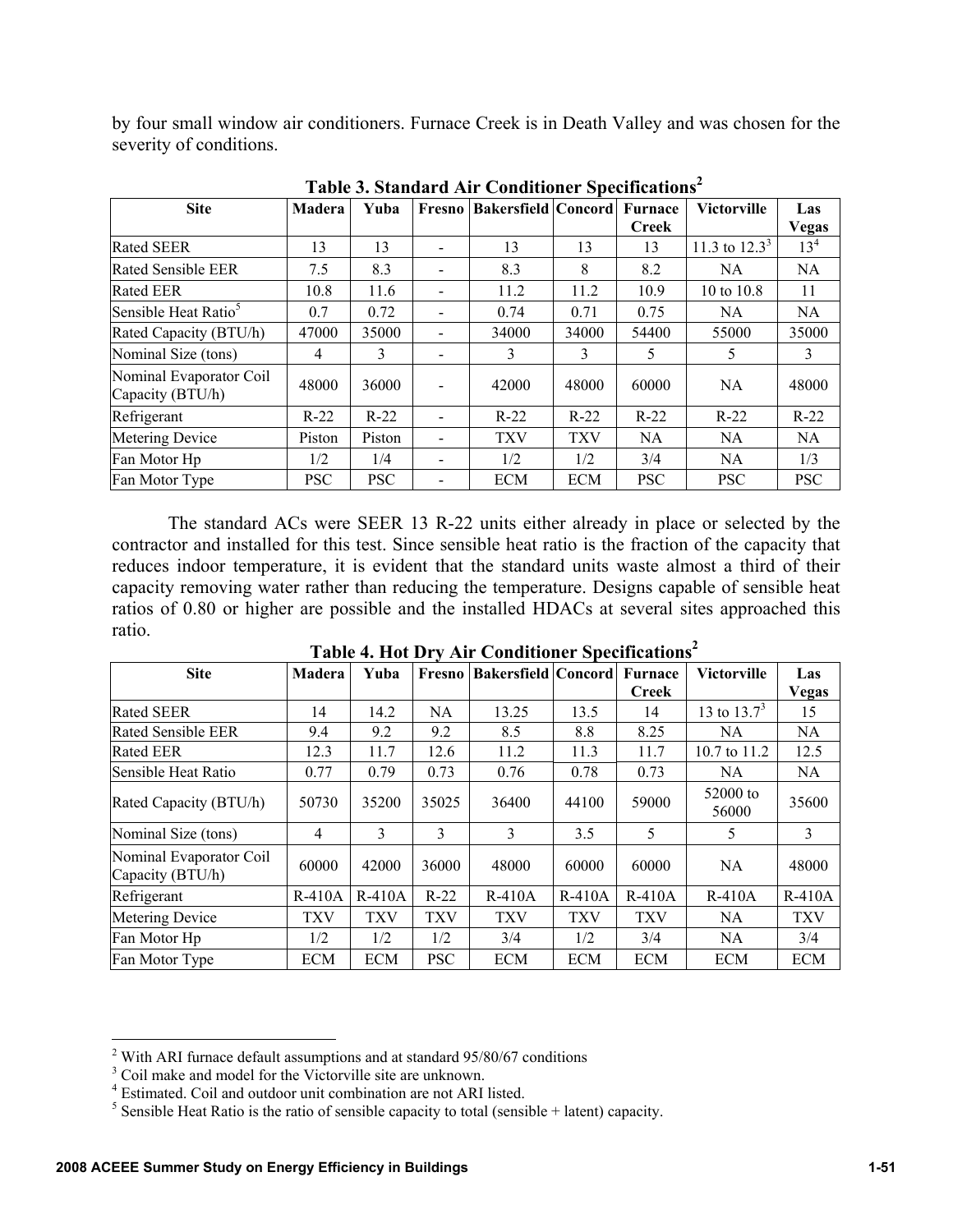The HDAC air conditioners consisted of components (outside unit, inside coil, and furnace) selected because they approached the draft HDAC performance specification. The selections were based on manufacturer supplied performance data on the outside unit and coil combination, the coil air pressure drop, and the furnace blower. The components were standard production equipment that fit into the existing locations with some minor duct system modifications.

#### **Air Conditioner Installation and Replacement**

The HDAC specification was approached by the selected air conditioning systems by closely matching the performance of the indoor coil, outdoor unit, and furnace. At most sites, this included replacing the furnace with a new unit listed as providing higher airflow at lower watt draws for the specified external static pressure.

Even with close attention to the work of the HVAC contractors, substitute components were installed at several sites. Substitute coils were installed at some sites, resulting in equipment combinations with no corresponding performance rating. At one site, a larger than specified furnace was installed with airflow set to the highest setting, resulting in significantly higher than expected watt draw. Properly adjusting the airflow setting reduced the furnace watt draw by 50% (350 watts).

It is very common for contractors to substitute alternate components that they judge as comparable to the specified equipment, usually due to cost and availability issues. This is done without thorough analysis of the effects of the substitutions, and can substantially alter the delivered efficiencies from those expected. This is one reason why combinations need to be certified by the manufacturers (including third party manufacturers) at hot dry conditions.

Each air conditioner was commissioned prior to the beginning of the monitoring periods. Commissioning included checking and setting refrigerant levels using manufacturers' recommended methods, determining airflow and adjusting airflow to the degree available, and making sure the duct leakage at 25 Pa (0.10 IWC) was less than 15% of system airflow.

A number of one-time measurements were taken at installation, replacement, and project conclusion. Refrigerant charge was verified to meet manufacturer's specifications. Two methods were used for measuring the evaporator airflows at the PG&E sites, an Energy Conservatory TrueFlow® plate and the pressure matching method as specified in California's Title 24. Airflows, static pressures, and watt draws were recorded at various blower settings.

#### **Equipment and Refrigerant Type Considerations**

The field study included evaluation of equipment and refrigerant type impact on system performance. Equipment features identified in the PIER HDAC project for improved sensible efficiency in hot dry climates include microchannel heat exchangers, efficient brushless DC fan motors, and advanced indoor blower control strategies. Conversely, the 'refrigerant of the future', R-410A, is detrimental to air conditioner performance at hot ambient temperatures.

Microchannel coils have greater refrigerant side heat exchanger surface area compared to a standard tube and fin coil of similar dimensions. They are widely used in automotive applications but have only recently become available for residential air conditioners. The Fresno HDAC unit was selected for testing because it has a microchannel condenser coil.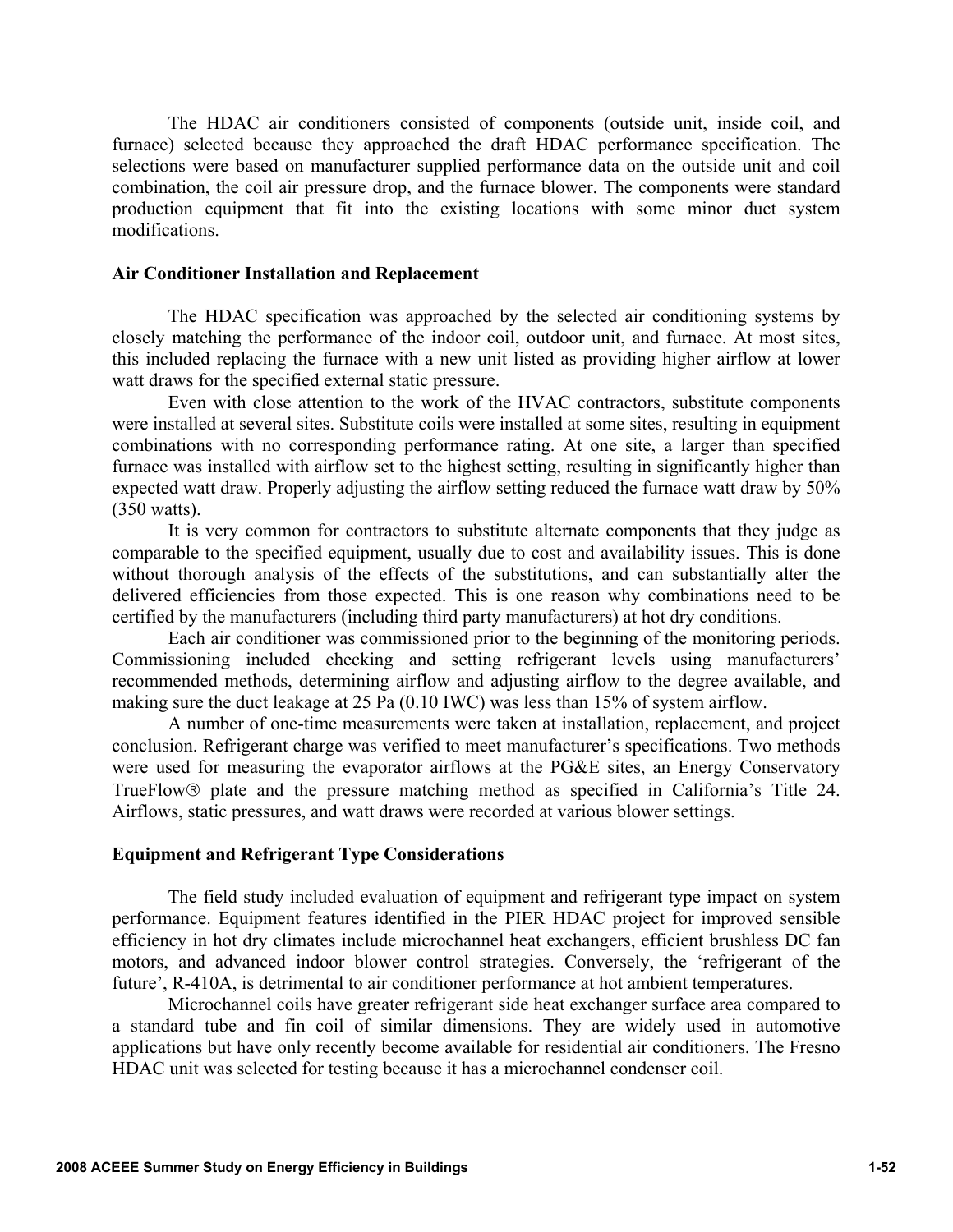Furnace fan motors can significantly impact the sensible efficiency of air conditioning systems. Inefficient fan motors not only use more energy, the extra energy heats the air that the air conditioner is cooling. The Fresno HDAC unit was installed with an inefficient permanent split capacitor (PSC) fan motor. A similarly sized furnace equipped with an efficient brushless DC fan motor was tested in the laboratory at the same airflow and static pressure measured at Fresno. The watt draw measured in the laboratory was used to calculate performance of the Fresno HDAC unit with an efficient fan motor. Seasonal and peak energy use calculations for the Fresno site assume the higher efficiency motor in order to best represent a system meeting the HDAC PEERs specification. Figure 3 compares sensible efficiency with each motor.

**Blower time delay.** Many furnaces are capable of running the indoor fan for an extra 30 to 90 seconds after the air conditioner compressor turns off. Manufacturers use an indoor fan off delay to obtain higher ratings on the SEER test. Since the evaporator coil is still cold when the compressor turns off, additional cooling is delivered using only the watt draw of the fan. The manufacturer's standard delays are designed to maximize performance on the SEER test, which is conducted with a dry evaporator coil.

In hot dry climates where dehumidification is not required, a longer delay can be used to take advantage of water retained on the evaporator after the compressor turns off. The system functions as an evaporative cooler during the delay, converting a portion of the unneeded latent capacity into sensible capacity to cool the house. An extended time delay is particularly effective in combination with a brushless DC variable speed motor capable of running at low speed with very low watt draw.



**Figure 1. Yuba City Fan Time Delay** 

Extended time delays were tested at the Madera, Yuba and Fresno sites. The tests were conducted by configuring the system to run constant fan, and then recording data in 1-minute intervals through a compressor cycle and the subsequent fan-only cycle. The fan was allowed to run until cooling was no longer being delivered. Measured sensible capacity and watt draw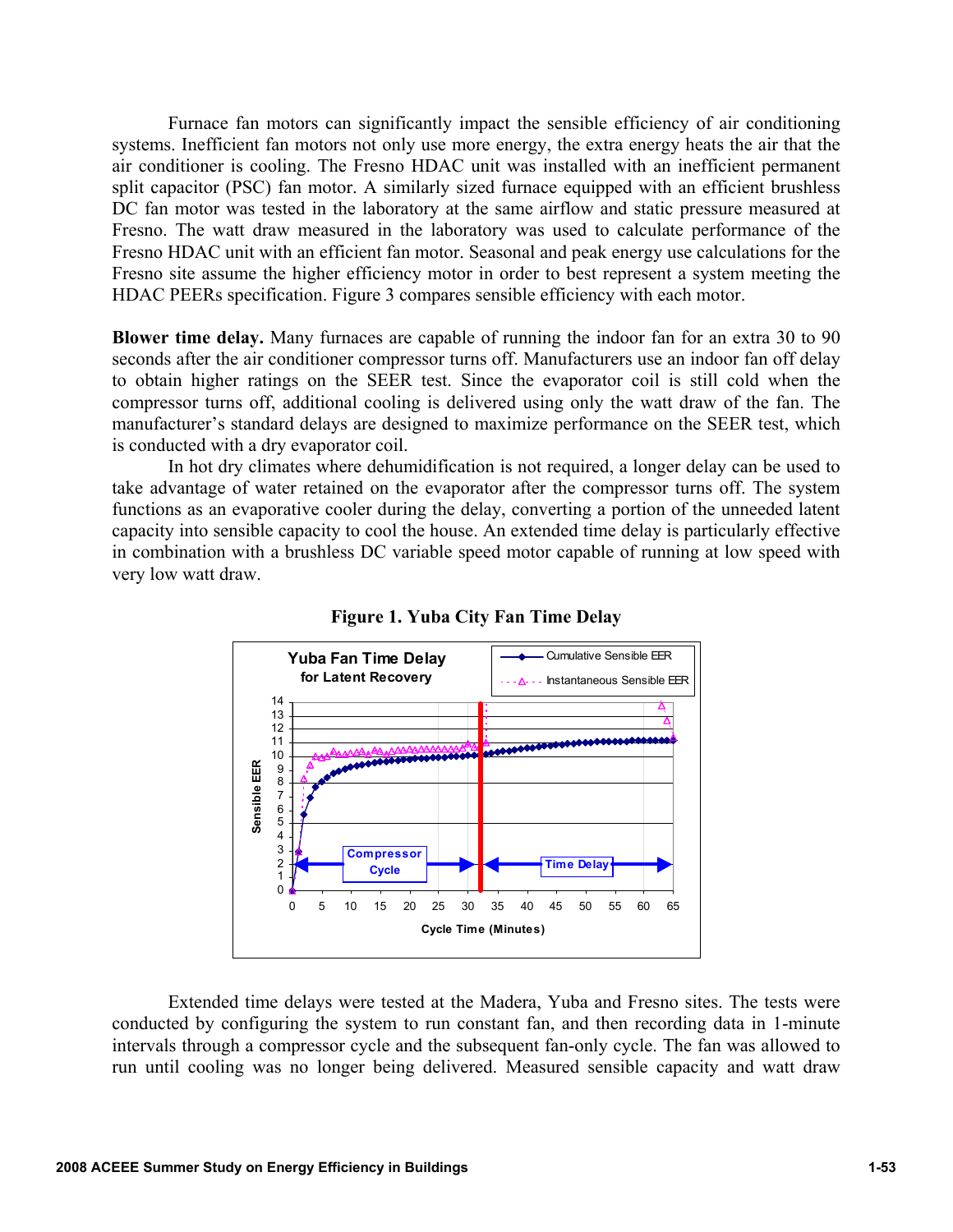during the fan time delay were added to each cycle recorded during monitoring to estimate the efficiency improvement.

Figure 1 shows the time delay improvement measured at the Yuba site with an ECM furnace running at low speed during the delay. Cooling is delivered long after the air conditioner turns off, and sensible EER increases by a full point within 15 minutes.

One concern expressed by reviewers was that the inside conditions in these climates would be so dry that the air conditioners would not have any condensate on the coils, negating the potential benefit of a longer time delay. Analysis of the air side data showed latent capacity by all units while the compressors were running. The tipping bucket data from these tests also showed condensate removal at all conditions at all sites except the site with a continuous fan. Figure 2 shows the tipping bucket data with and without a time delay for one site.



**Figure 2. Condensate Removal** 

**Refrigerant type.** It is well known that the efficiency of R-410A degrades faster with increasing outdoor temperature compared to R-22. The degradation in one set of laboratory experiments is displayed in Figure 3. The difference in efficiency is less than 5% at the SEER and EER test points. At 115 °F R-410A is 12% less efficient than R-22. The same trend of performance degradation at higher temperatures is evident in the testing by Davis and D'Albora 2000.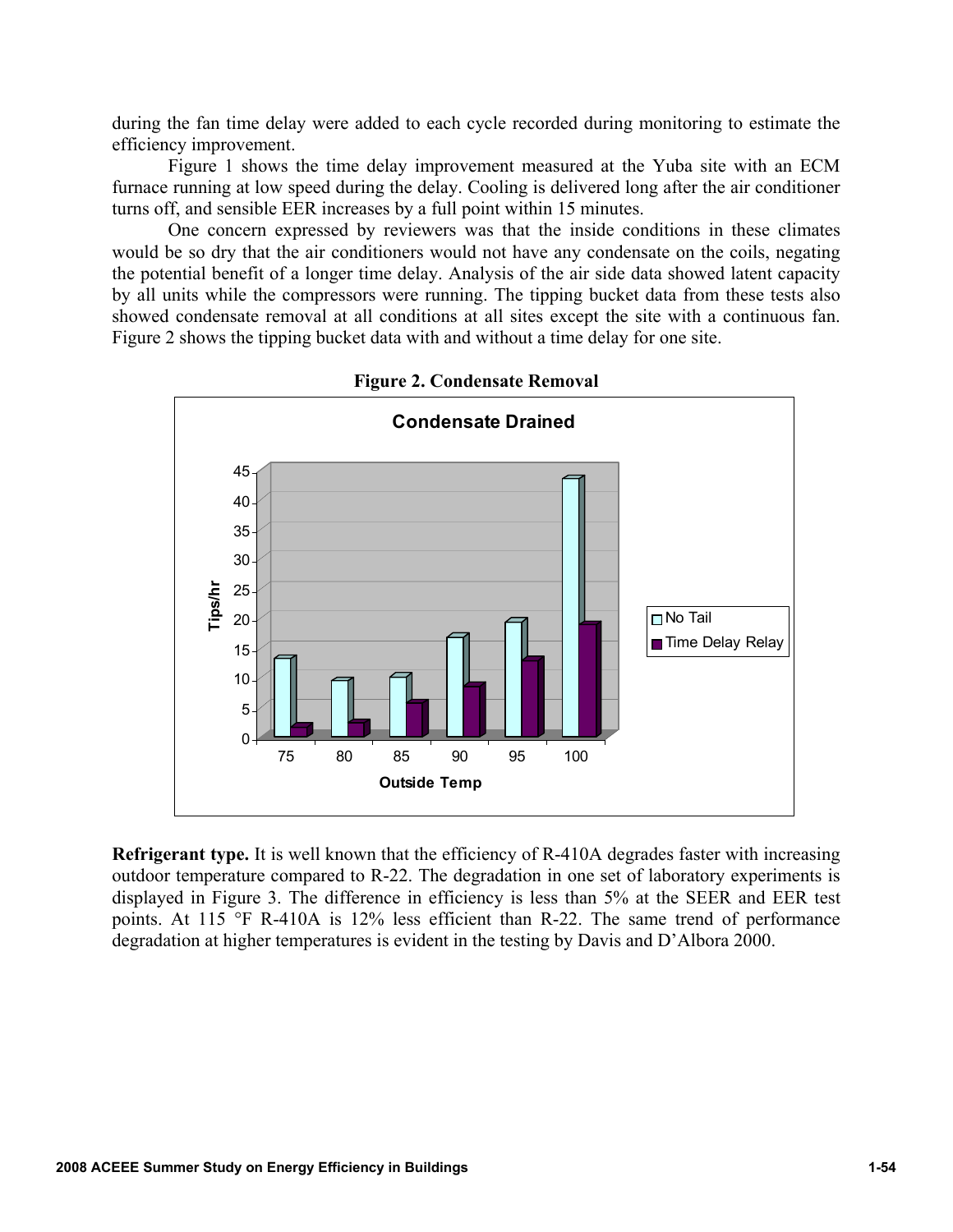

**Figure 3. Cooling EER of R-410A System Relative to R-22 System** 

This illustrates the importance of performance ratings at hot conditions. As R-22 machines are phased out over the next 15 years, they will be replaced with R-410A machines with significantly worse performance at peak conditions, even if the SEER rating is the same.

### **Monitoring System6**

The SCE monitoring system was a multi-channel data logger (DataTrap) that recorded energy, temperature and relative humidity data in 15-minute intervals.

The NP monitoring system used HOBO data loggers to monitor indoor and outdoor temperature and humidity, and temperatures in the return and supply plenums. Dent Instruments Elite PRO poly-phase power meters were used to monitor electrical current, voltage, power and energy for the condensing unit and furnace. Data were recorded in 2-minute intervals.

The PG&E monitoring system was a Campbell Scientific CR10X data logger with an AMT-25 multiplexer and COM210 modem. The temperature probes were bare wire 36 gauge type T thermocouples, RTDs, or thermistors. Indoor, outdoor, and plenum temperature and humidity, and refrigerant line and coil temperatures were monitored. Tipping buckets were used to record condensate removal. Data were gathered every 5 seconds. Instantaneous data were recorded at the beginning and end of all cycles (including compressor, fan, and off cycles). Data were also averaged or summed over each cycle and recorded. Additionally, data were averaged/summed every hour on the hour.

### **Calculations**

 $\overline{a}$ 

Air conditioner energy use for the NP and SCE sites was modeled by regression of total hourly kWh against average hourly outside temperature. Data from days where the thermostat

 $6$  Monitoring systems for all three studies are described in greater detail in PEG 2007.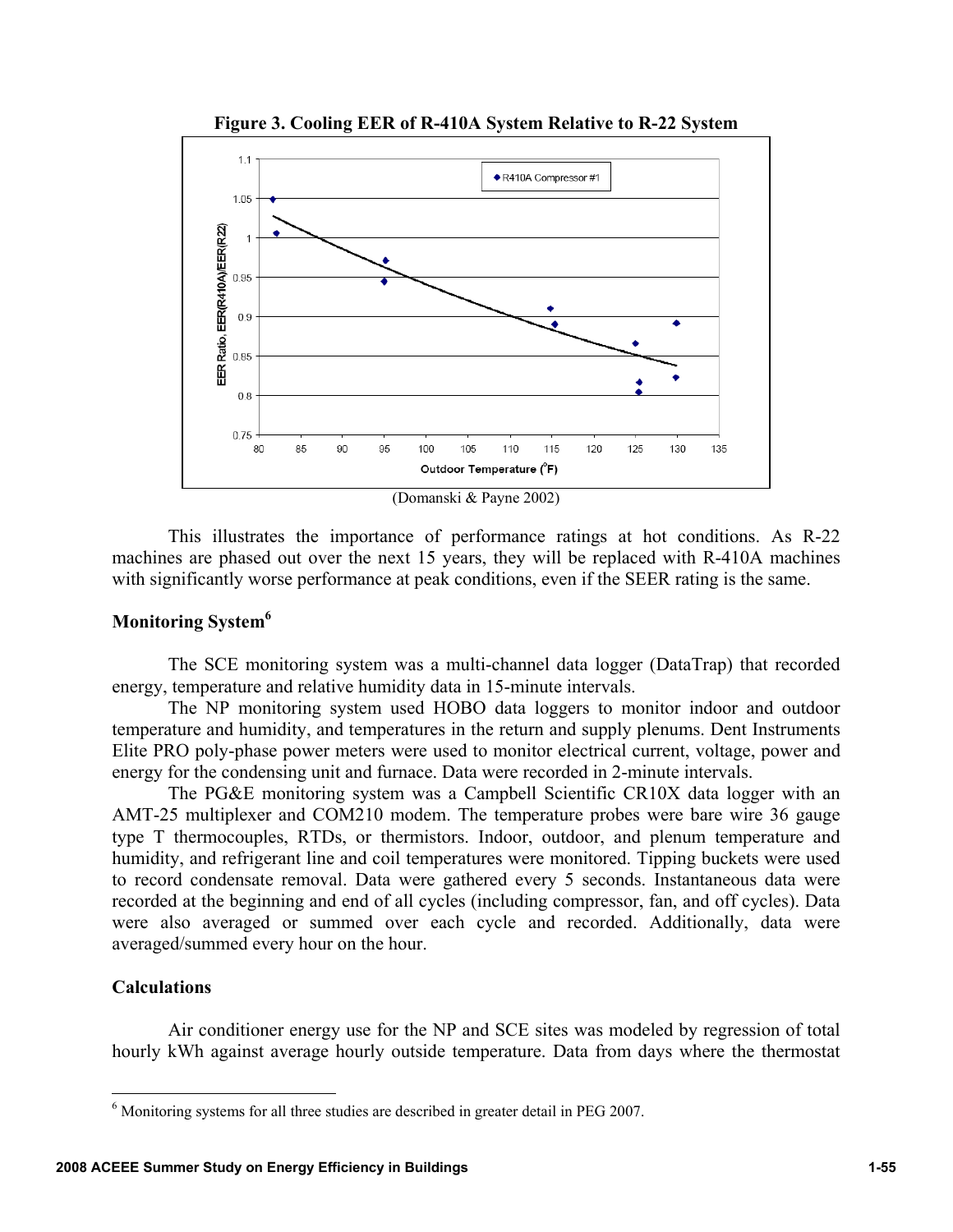setting was constant were included in the analysis. This analysis assumes the loads are adequately represented as a linear function of outdoor temperature when known anomalies are excluded.

For the PG&E sites, air conditioner energy use was modeled in the following manner:

1) The Sensible EER was modeled as a function of outside, return air dry bulb and return air wet bulb temperatures for each air conditioner from the monitored data. The models were used to calculate the sensible EER for each air conditioner in each temperature bin.

 $(Wh)$  + Energy Used with FanOnly  $(Wh)$  $(Btu)$  + Sensible Capacity with FanOnly  $(Btu)$ *Energy Used with Compressor On Wh Energy Used with FanOnly Wh Sensible*  $EER = \frac{Sensible Capacity with Compression On(Btu) + Sensible Capacity with FanOnly (Btu)}{Energy Used with Compression On(Wh) + Energy Used with FanOnly (Wh)}$  $=\frac{\text{Sensible Capacity with Compression On (Btu)}+}{\frac{1}{2}}$ 

2) The Sensible load for each site for each hour was calculated from the monitored data.

3) The Sensible loads were grouped by outside temperature bins of 5°F and a function was derived based on hour of the day for each temperature bin. This function is assumed to be the sensible load of the structure at that hour and temperature. The function is of the form:

SensibleLoad<sub>ij</sub> = 
$$
A_i \times \sin(\frac{2\pi(hour + 8)}{24}) + B_i \times \sin(\frac{2\pi(hour + 2)}{24}) + C_i
$$

Where the independent variable, *hour,* is the hour of the day ranging from 1 to 24 and *i=temperature bin (60*°*F-110*°*F)* and *j=hour bin (1-24)*

4) The actual load seen by the air conditioner is dependent on outside temperature, but also on solar position and occupant behavior among other variables. To account for occupant behavior in this analysis the monitored data was analyzed to determine the ratio of the hours in which the air conditioner operated to the total hours in the temperature/hour bin. This ratio is the on fraction.

$$
OnFraction_{ij} = \frac{Number\ of\ Monitored\ Hours\ That\ AC\ Was\ Used_{ij}}{Total\ Number\ of\ Monitored\ Hours_{ij}}
$$

5) The equivalent sensible load was calculated as the product of the OnFraction and the SensibleLoad for each temperature/hour bin.

$$
EquSensible Load_{ij} = OnFraction_{ij} \times SensibleLoad_{ij}
$$

6) The kWh (annual or average peak<sup>7</sup>) in each temperature bin was compiled.

$$
kWh_i = \sum_{j=1}^{24} \frac{EquSensibleLoad_{ij} \times # of \; Micropas \; Hours_{ij}}{Sensible EER_i}
$$

**Unit annual energy savings.** Unit Annual Energy Savings were determined by applying energy use model results to TMY-2 (SCE and NP) or Micropas (PG&E) temperature bin hours.

**Average peak demand.** Average Peak Demand was calculated by dividing the total kWh predicted by application of the energy use models to TMY-2 (SCE and NP) or Micropas (PG&E) temperature bin hours occurring at peak times by the total hours occurring at peak times. Peak times were defined as 12 PM to 7 PM, Monday through Friday, June through September.

<u>.</u>

<sup>&</sup>lt;sup>7</sup> Where average peak consists of weekday hours between noon and 7PM from June 1 through Sept. 30.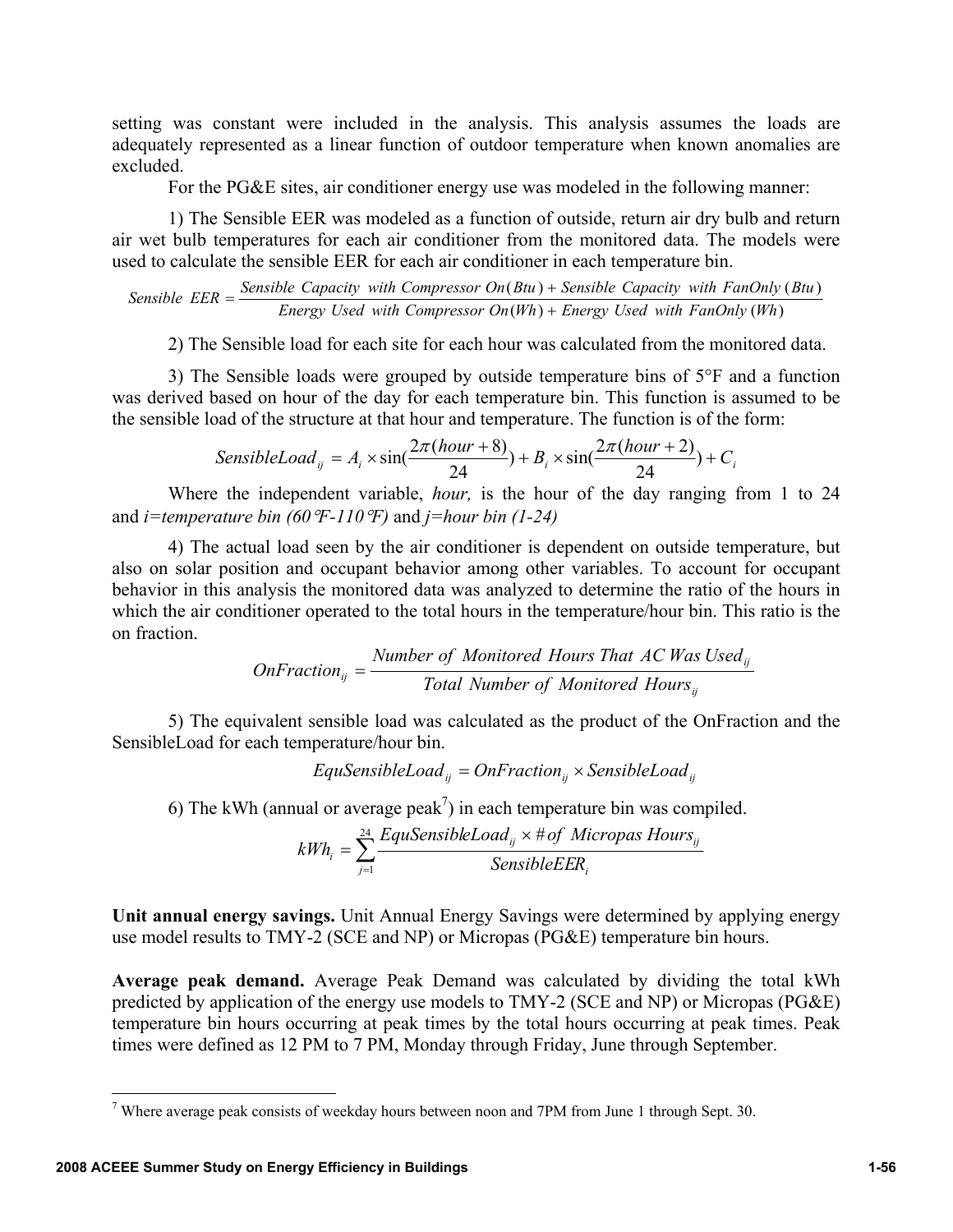**Coincident peak demand.** Coincident peak demand was derived from the hourly data set. The days with highest watt draws during peak hours were examined to determine whether the unit was cycling or running continuously. For units that were cycling, the connected load was calculated as the recorded outside unit kWh/hr divided by the compressor duty cycle plus the recorded fan kWh/hr divided by the fan duty cycle. The recorded kWh/hr is reported for the hours ending in 4PM, 5PM, and 6PM for matched peak days.

**Refrigerant type normalization.** Analysis for the PG&E sites included refrigerant type normalization. The measured efficiency of R-22 units was adjusted to estimate performance with refrigerant R-410A. The adjustment was calculated by multiplying the measured EER by the R-410A/R-22 EER ratio documented by Domanski and Payne, 2002 (Figure 2). Refrigerant normalized results are presented in tables 9 and 10, following the measured results.

## **Results**

 $\overline{a}$ 

Results were obtained for seasonal cooling energy consumption (kWh) as well as coincident and average peak power draw (average kWh per hr). These results are presented for standard operation, with advanced furnace fan controls, and normalized to refrigerant R-410A.

| Location                                               | Madera   Yuba   Fresno <sup>8</sup>   . |      |      | <b>Bakersfield</b> | Concord | Las<br><b>Vegas</b> | Furnace<br>Creek | Victorville |
|--------------------------------------------------------|-----------------------------------------|------|------|--------------------|---------|---------------------|------------------|-------------|
| R-22 Standard Unit Annual<br>Energy Usage (kWh)        | 1490                                    | 1385 | 1298 | 3059               | 420     | 2770                | 11086            | 3534        |
| R-410A HDAC Unit Annual<br>Energy Usage (kWh)          | 1329                                    | 1111 | 847  | 3262               | 443     | 2291                | 9232             | 2498        |
| Energy Savings vs. R-22<br>Standard Unit (kWh)         | 161                                     | 274  | 451  | $-203$             | $-23$   | 478                 | 1854             | 1036        |
| Annual Energy Savings vs.<br>R-22 Standard Unit $(\%)$ | 11%                                     | 20%  | 35%  | $-7\%$             | $-5\%$  | 17%                 | 17%              | 29%         |

**Seasonal Cooling Energy Consumption** 

**Table 5. Weather Normalized Seasonal Cooling Energy Consumption** 

Las Vegas, Furnace Creek, Madera, and Yuba all showed substantial Annual Cooling Energy savings of 11% to 29%. Bakersfield and Concord showed increases in Annual Cooling Energy Use of 7% and 5% respectively. The units in Bakersfield and Concord were similar models produced by the same manufacturer. Both units were intensively monitored and it was determined that they performed well below the manufacturers' published data.

The occupant at the Madera site operated the AC with a continuous fan. The sensible EER used to calculate annual and peak energy usage is the sensible EER measured during the compressor cycle only. After the changeout, measured temperature gain between the return and supply plenums relative to attic temperature during long fan only periods indicates leakage into the furnace cabinet or connection to the plenum estimated to be 7% of the cooling airflow. Without the leak, Madera annual energy savings would increase to 257 kWh, or 17%.

<sup>&</sup>lt;sup>8</sup> No Standard Unit was tested in Fresno. Standard Unit annual and peak energy use was calculated by assuming a unit operating with the average sensible EER of the Standard Units at the Madera and Yuba sites, for the cooling load measured at the Fresno site.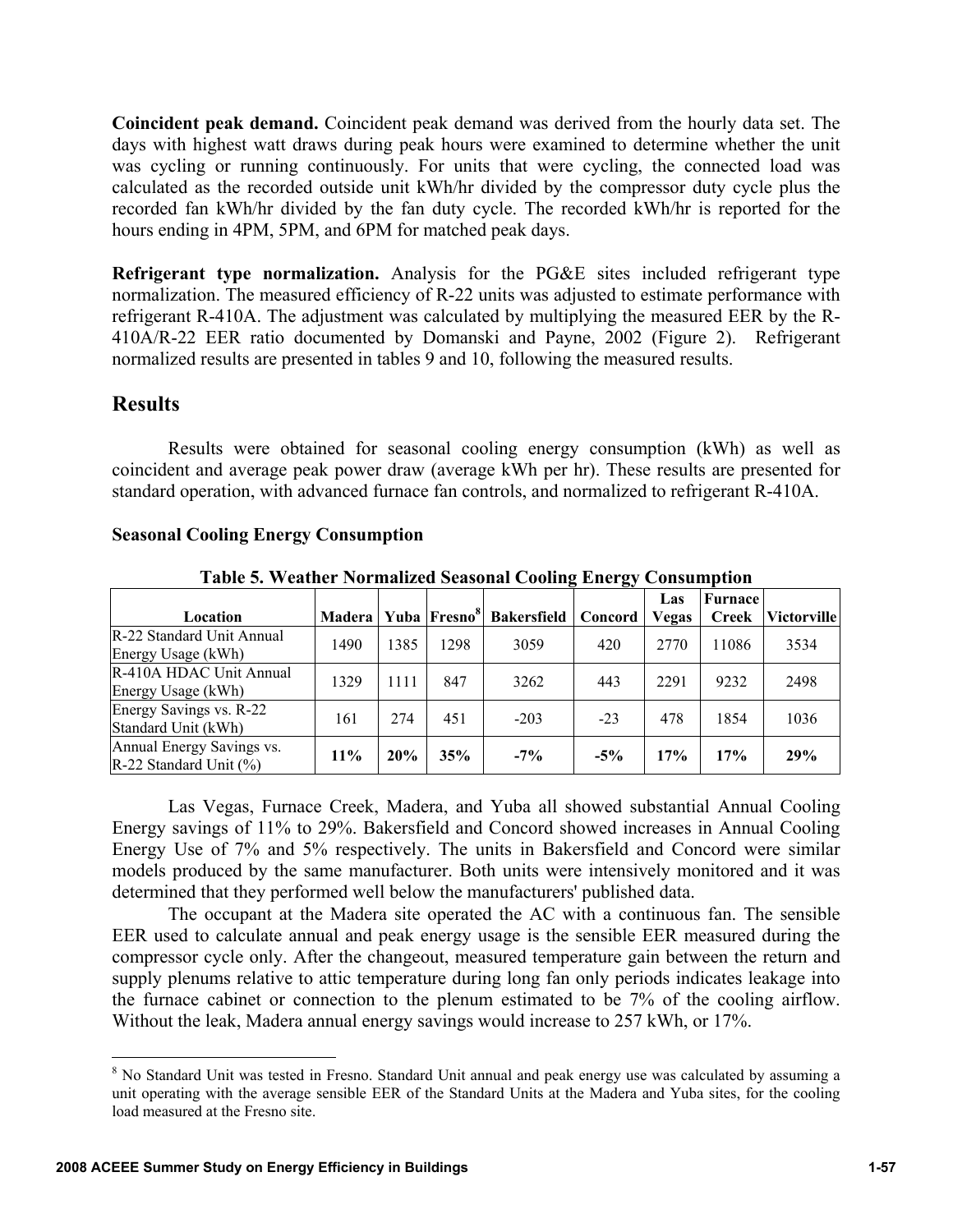### **Peak Demand**

The peak demand of major importance occurs on hot afternoons and is driven by the diversified air conditioner demand. The diversified peak demand of air conditioners is generally coincident with the peak demand of the system. The hours from 3PM to 6PM are of particular significance. The coincident peak demand for matched peak days are shown in Table 6.

|                                              |            |        |            |                    |           | Las          | Furnace |                    |  |
|----------------------------------------------|------------|--------|------------|--------------------|-----------|--------------|---------|--------------------|--|
|                                              | Madera     | Yuba l | Fresno     | <b>Bakersfield</b> | Concord   | <b>Vegas</b> | Creek   | <b>Victorville</b> |  |
|                                              |            |        | 3PM to 4PM |                    |           |              |         |                    |  |
| <b>R-22 Standard Unit Peak</b><br>Demand (W) | 1657       | 2047   | 1802       | 3156               | 2751      | 1849         | 6245    | 4102               |  |
| R-410A HDAC Unit Peak<br>Demand (W)          | 1610       | 1722   | 1253       | NA.                | <b>NA</b> | 1612         | 6025    | 3040               |  |
| Peak Demand Reduction (W)                    | 47         | 325    | 549        | Est. 0             | Est. 0    | 237          | 220     | 1062               |  |
|                                              | 4PM to 5PM |        |            |                    |           |              |         |                    |  |
| R-22 Standard Unit Peak<br>Demand $(W)$      | 1792       | 1878   | 2337       | 3159               | 2624      | 1934         | 6098    | 3935               |  |
| R-410A HDAC Unit Peak<br>Demand $(W)$        | 1749       | 1577   | 1650       | <b>NA</b>          | <b>NA</b> | 1416         | 5935    | 2910               |  |
| Peak Demand Reduction (W)                    | 43         | 301    | 687        | Est. 0             | Est. 0    | 518          | 163     | 1025               |  |
|                                              |            |        | 5PM to 6PM |                    |           |              |         |                    |  |
| R-22 Standard Unit Peak<br>Demand $(W)$      | 1734       | 1897   | 2065       | 2902               | 2859      | 1872         | 5962    | 3768               |  |
| R-410A HDAC Unit Peak<br>Demand (W)          | 1682       | 1582   | 1465       | NA.                | NA        | 1541         | 5977    | 2780               |  |
| Peak Demand Reduction (W)                    | 52         | 315    | 600        | Est. 0             | Est. 0    | 331          | $-15$   | 988                |  |

|  |  | Table 6. Standard vs. HDAC 4PM to 6PM Coincident Peak Demand Summary |  |
|--|--|----------------------------------------------------------------------|--|
|--|--|----------------------------------------------------------------------|--|

Five of the eight HDAC units demonstrated significant peak demand reduction compared to the standard unit. The Bakersfield and Concord HDAC units performed well below the manufacturers' specification and were no better than the standard units they replaced. At Furnace Creek both the standard and HDAC units were undersized and had the same connected load. The HDAC had more cooling capacity but it was still operating continuously at peak.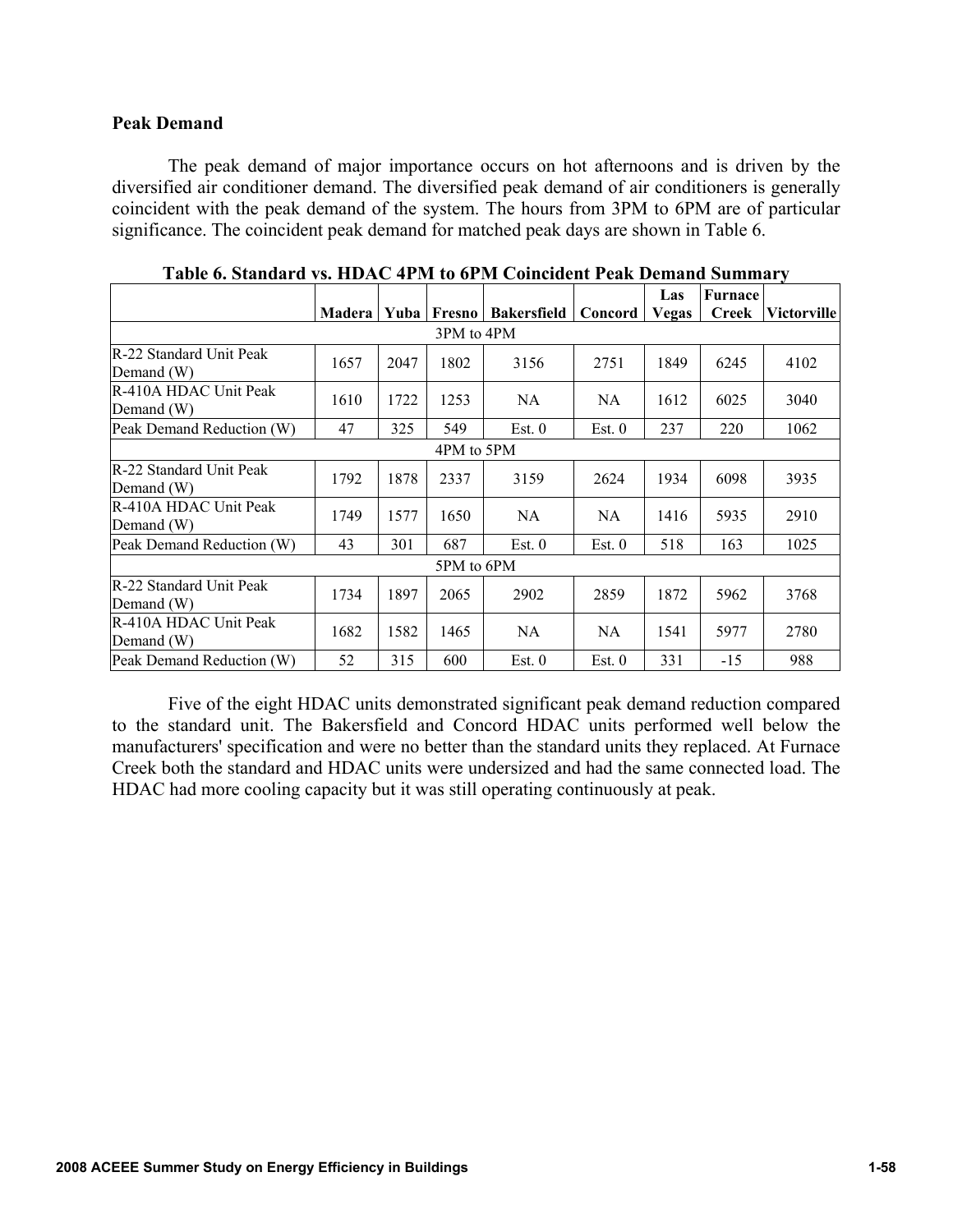|                                             | <b>Madera</b> | Yuba | Fresno | <b>Bakersfield</b> | Concord | Las<br><b>Vegas</b> | Furnace<br><b>Creek</b> | <b>Victorville</b> |
|---------------------------------------------|---------------|------|--------|--------------------|---------|---------------------|-------------------------|--------------------|
| Standard Unit Average Peak<br>Demand (W)    | 706           | 676  | 625    | 1888               | 297     | 1630                | 4125                    | 2633               |
| <b>HDAC Unit Average Peak</b><br>Demand (W) | 639           | 548  | 414    | 2073               | 312     | 1292                | 3632                    | 1903               |
| Average Peak Demand<br>Reduction (W)        | 67            | 128  | 211    | -186               | $-16$   | 339                 | 493                     | 729                |
| Average Peak Demand<br>Reduction $(\% )$    | 9%            | 19%  | 34%    | $-10\%$            | $-5\%$  | 21%                 | 12%                     | 28%                |

**Table 7. Standard vs. HDAC Average Peak Demand Summary** 

Average peak demand occurs over a longer period of time and includes days with cooler temperatures. All except the under performing Bakersfield and Concord HDAC units provided significant reductions in average peak demand.

### **Equipment and Refrigerant Type**

Figure 4 displays performance relative to outside temperature with R-22 and R-410A, and with a blower time delay. Performance with an ECM vs. PSC motor is displayed for Fresno.



**Figure 4. Performance by Equipment and Refrigerant Type**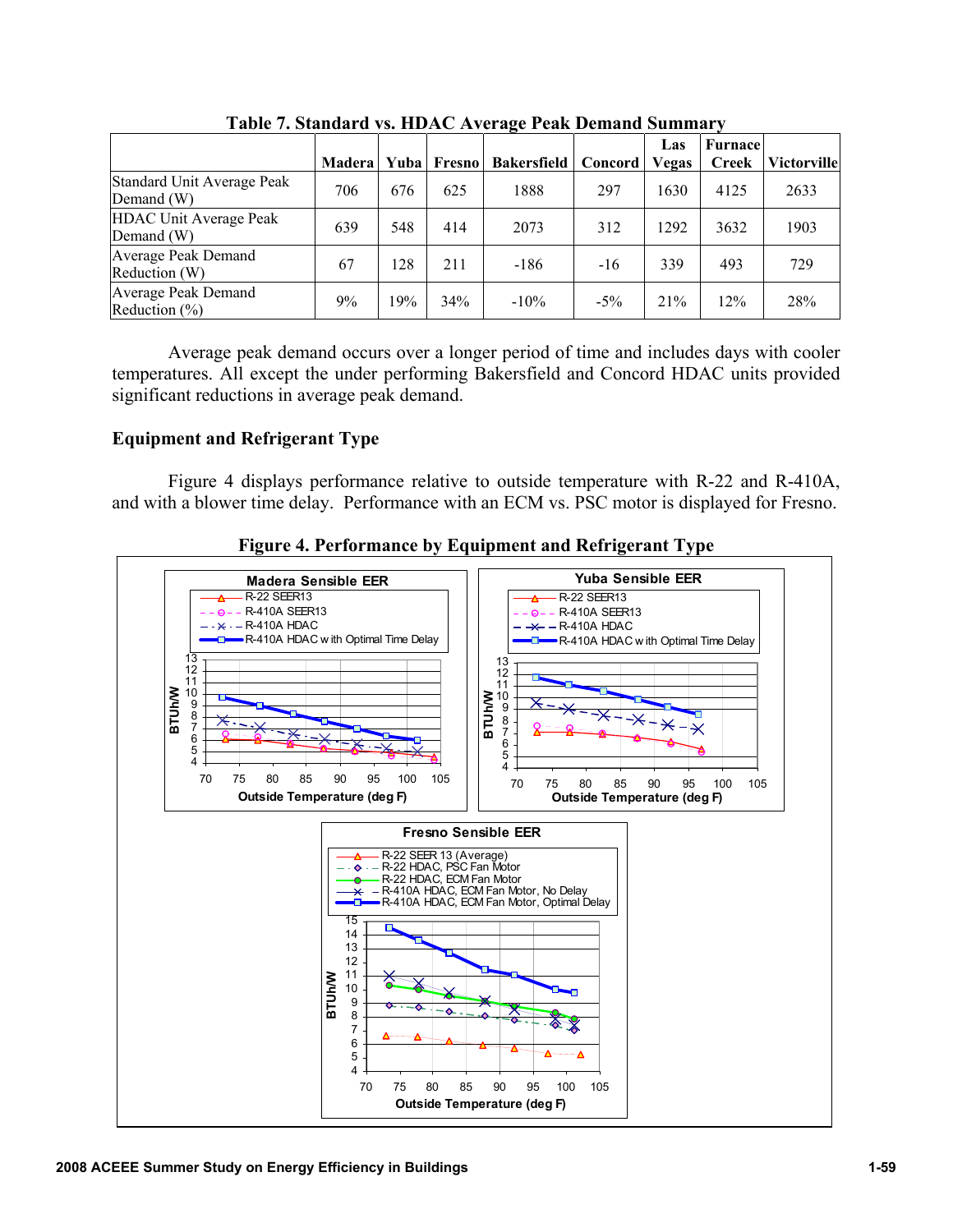**Fan motor.** The Fresno HDAC unit was installed with a permanent split capacitor (PSC) fan motor that drew 616 watts at cooling speed. A similarly sized furnace equipped with an efficient brushless DC fan motor was tested in the laboratory and drew 350 watts at the same airflow and static pressure measured at Fresno. The more efficient motor would decrease watt draw by 266 W, and increase sensible capacity by 908 BTU/hour. The average improvement in steady state sensible EER from using a high efficiency fan motor in the Fresno unit is 13.5%.

**Furnace blower control modification.** The efficiency improvement from the use of an extended blower off time delay is dependant upon the operating mode of the air conditioner. Units that are operating continuously at peak will see no improvement. The units at Madera, Yuba, and Fresno were cycling at peak and the improvement ranged from 9% to 17% (Table 8).

|                                                  | <b>Madera</b> |                                            |          | Yuba         | Fresno |                             |
|--------------------------------------------------|---------------|--------------------------------------------|----------|--------------|--------|-----------------------------|
| Control Mode                                     | Delay         | Standard Optimum Standard Optimum<br>Delay | Delay    | Delay        | Delay  | Standard   Optimum<br>Delay |
| HDAC Unit Delay Length (minutes)                 | 1.5           |                                            | $\theta$ | 20           | 0.75   | 5                           |
| R-410A Standard Unit Annual Energy Usage (kWh)   |               | 1510                                       |          | 1387<br>1323 |        |                             |
| R-410A HDAC Unit Annual Energy Usage (kWh)       | 1329          | 1068                                       | 1111     | 926          | 847    | 720                         |
| Energy Savings (kWh)                             | 181           | 442                                        | 276      | 461          | 476    | 603                         |
| R-410A Standard Unit Annual Average Sensible EER | 5.2           |                                            |          | 6.5          | 5.8    |                             |
| R-410A HDAC Unit Annual Average Sensible EER     | 5.9           | 7.3                                        | 8.1      | 9.7          | 9.1    | 10.7                        |
| Annual Energy Savings based on Sensible EER (%)  | 12%           | 29%                                        | 20%      | 33%          | 36%    | 46%                         |
| Average Peak Demand Reduction (%)                | 12%           | <b>29%</b>                                 | 20%      | 34%          | 36%    | 45%                         |

**Table 8. Extended Furnace Fan Time Delay Efficiency Improvement Potential** 

**Refrigerant type.** Tables 9 and 10 display refrigerant normalized average and coincident peak demand for the PG&E sites. The HDAC units demonstrate 9% to 34% lower coincident, and 12% to 36% lower average peak demand compared to R-410A Standard units.

|  | Table 9. Refrigerant Normalized Average Peak Demand Summary |  |  |
|--|-------------------------------------------------------------|--|--|
|  |                                                             |  |  |

|                                                                | Madera    | Yuba | Fresno                |
|----------------------------------------------------------------|-----------|------|-----------------------|
| R-22 Standard Unit Average Peak Demand (W)                     | 706       | 676  | 625                   |
| R-410A Standard Unit Average Peak Demand (W)                   | 723       | 689  | 646                   |
| <b>Average Peak Demand Increase due to R410A (W)</b>           | 17        | 13   | 21                    |
| R-410A HDAC Unit Average Peak Demand (W)                       | 639       | 548  | 414                   |
| Average Peak Demand Reduction vs. R-410A Standard Unit (W [%]) | 84 [12\%] |      | 141 [20%]   232 [36%] |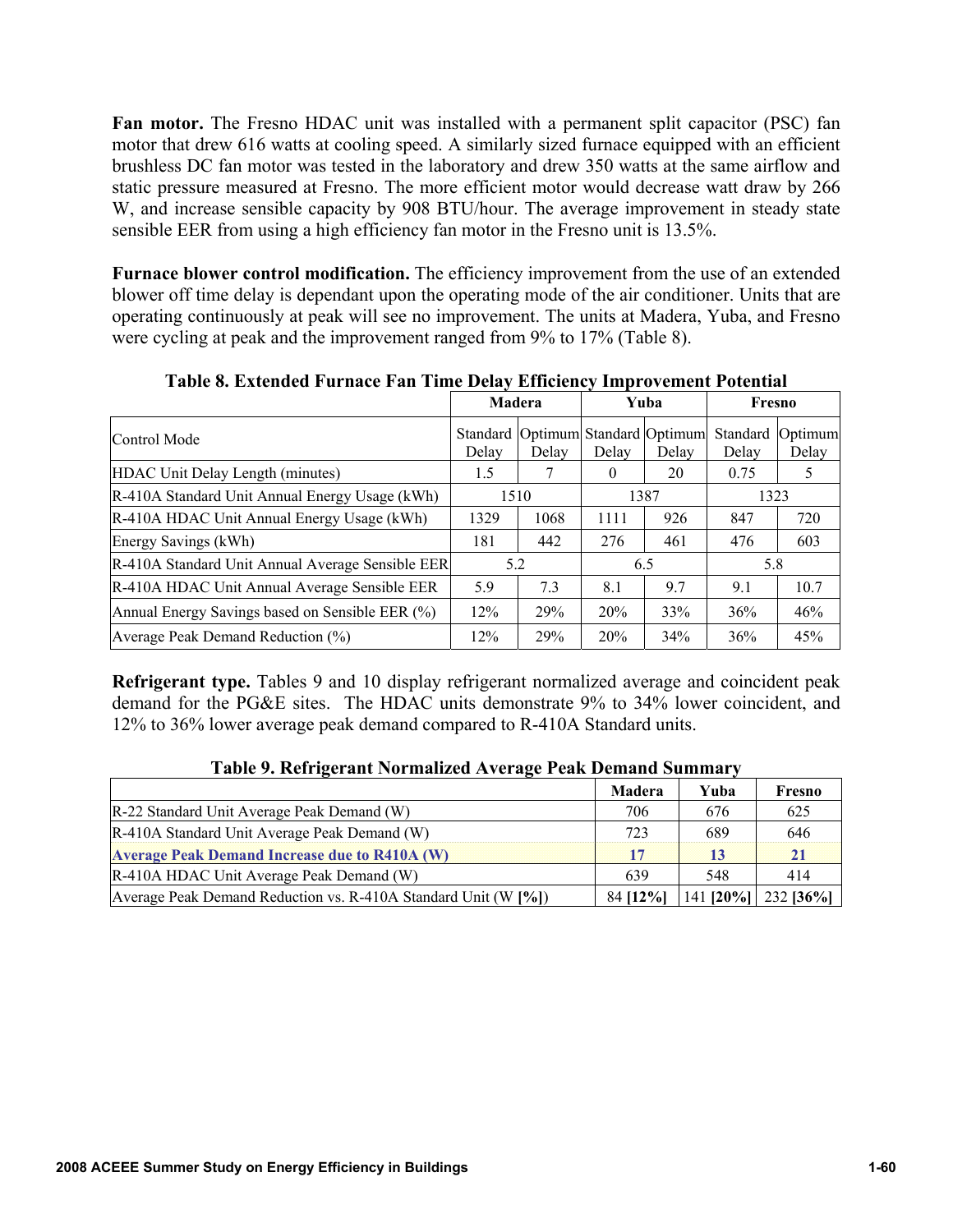|                                                        | Madera   | Yuba      | Fresno     |
|--------------------------------------------------------|----------|-----------|------------|
| 3PM to 4PM                                             |          |           |            |
| R-22 Standard Unit Peak Demand (W)                     | 1657     | 2047      | 1802       |
| R-410A Standard Unit Peak Demand (W)                   | 1767     | 2160      | 1912       |
| Peak Demand Increase due to R410A (W)                  | 111      | 112       | <b>110</b> |
| R-410A HDAC Unit Peak Demand (W)                       | 1610     | 1722      | 1253       |
| Peak Demand Reduction vs. R-410A Standard Unit (W [%]) | 157 [9%] | 438 [20%] | 659 [34%]  |
| 4PM to 5PM                                             |          |           |            |
| R-22 Standard Unit Peak Demand (W)                     | 1792     | 1878      | 2337       |
| R-410A Standard Unit Peak Demand (W)                   | 1916     | 1986      | 2491       |
| Peak Demand Increase due to R410A (W)                  | 124      | 108       | 154        |
| R-410A HDAC Unit Peak Demand (W)                       | 1749     | 1577      | 1650       |
| Peak Demand Reduction vs. R-410A Standard Unit (W [%]) | 167 [9%] | 409 [21%] | 842 [34%]  |
| 5PM to 6PM                                             |          |           |            |
| R-22 Standard Unit Peak Demand (W)                     | 1734     | 1897      | 2065       |
| R-410A Standard Unit Peak Demand (W)                   | 1849     | 2004      | 2201       |
| Peak Demand Increase due to R410A (W)                  | 115      | 107       | 136        |
| R-410A HDAC Unit Peak Demand (W)                       | 1682     | 1582      | 1465       |
| Peak Demand Reduction vs. R-410A Standard Unit (W [%]) | 167 [9%] | 421 [21%] | 736 [33%]  |

## **Table 10. Refrigerant Normalized Coincident Peak Demand Summary**

# **Conclusions**

- Existing single speed air conditioners that meet the HDAC Peak Energy Efficiency Sensible (PEERs) specifications can reduce annual cooling energy use and peak demand by 20% or more in hot dry climates.
- Control modifications to the furnace fan timing can reduce annual cooling energy use and peak demand an additional 9% to 17%. The highest savings are accomplished on units with variable speed brushless DC fan motors.
- Migration from refrigerant R-22 to R-410A over the next 15 years will increase average peak demand by 5% to 10% in hot climates unless offset by higher efficiency equipment. The HDAC PEERs standard provides a specification for performance at peak regardless of refrigerant type.
- Efficient performance is obtained by carefully matching the condensing unit, evaporator coil and furnace. Equipment features common to units that perform well are more efficient heat exchangers and brushless DC fan motors.
- Equipment selection and fan timing control modifications can significantly increase the Sensible Heat Ratio.
- The best performing unit in the PG&E study contained a microchannel condenser coil. This supports conclusions from the CEC PIER HDAC study (SCE, PEG, and BKI 2007), which found improved performance with microchannel condenser and evaporator coils.
- The HDAC units in the PG&E study performed at 20% to 30% below the manufacturers' published data for sensible EER. Manufacturers' published data is not the result of laboratory testing, but rather is modeled performance and limited testing. An additional test point should be created to certify performance at peak conditions.